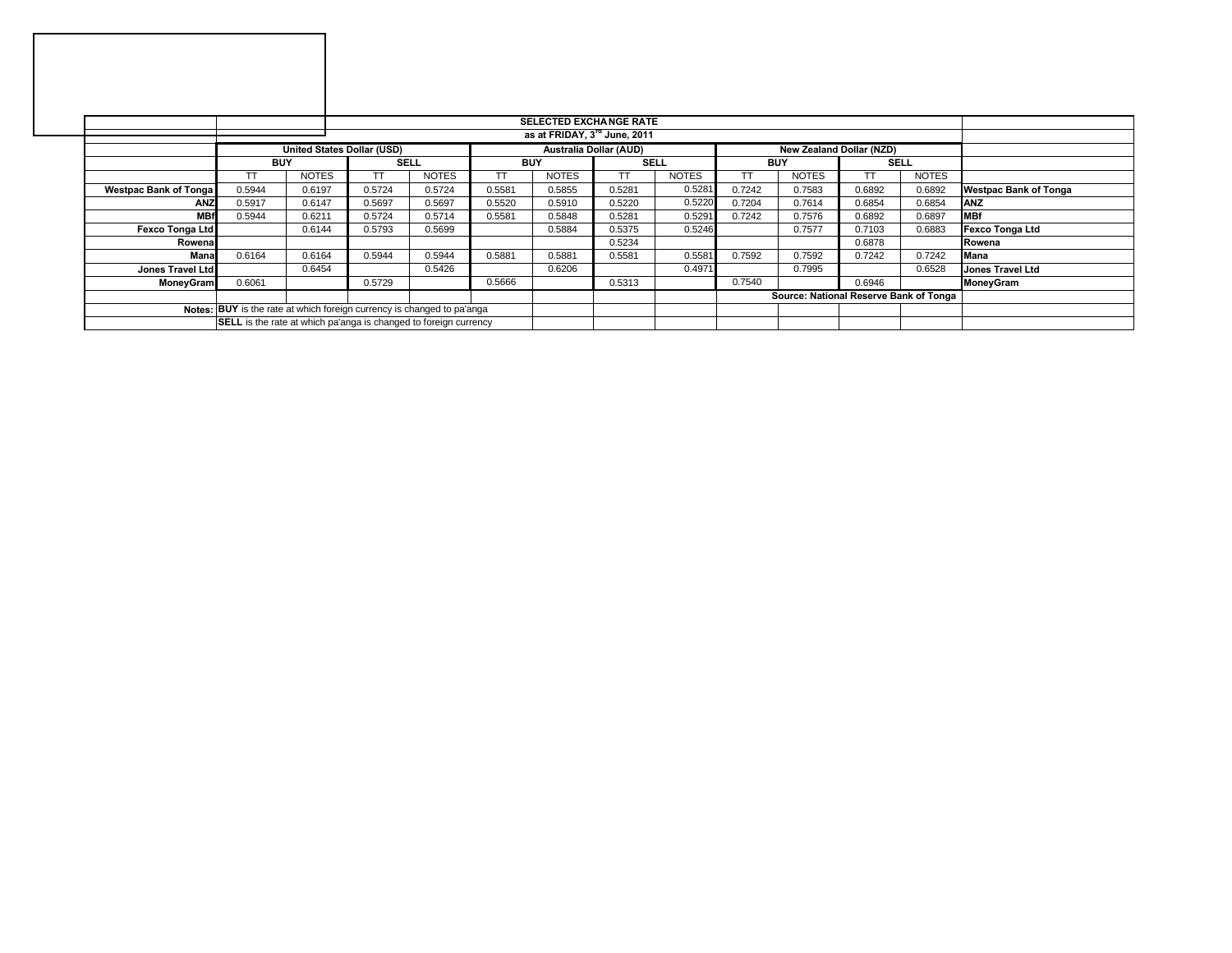|                                                                        |                                                                                  |              |             |              |            | <b>SELECTED EXCHANGE RATE</b><br>as at FRIDAY, 10 <sup>th</sup> June, 2011 |             |              |            |                                        |             |              |                              |
|------------------------------------------------------------------------|----------------------------------------------------------------------------------|--------------|-------------|--------------|------------|----------------------------------------------------------------------------|-------------|--------------|------------|----------------------------------------|-------------|--------------|------------------------------|
|                                                                        |                                                                                  |              |             |              |            |                                                                            |             |              |            |                                        |             |              |                              |
|                                                                        | United States Dollar (USD)<br>Australia Dollar (AUD)<br>New Zealand Dollar (NZD) |              |             |              |            |                                                                            |             |              |            |                                        |             |              |                              |
|                                                                        | <b>BUY</b>                                                                       |              | <b>SELL</b> |              | <b>BUY</b> |                                                                            | <b>SELL</b> |              | <b>BUY</b> |                                        | <b>SELL</b> |              |                              |
|                                                                        | TΤ                                                                               | <b>NOTES</b> |             | <b>NOTES</b> | TT         | <b>NOTES</b>                                                               | ТT          | <b>NOTES</b> |            | <b>NOTES</b>                           | ТT          | <b>NOTES</b> |                              |
| <b>Westpac Bank of Tonga</b>                                           | 0.5993                                                                           | 0.6246       | 0.5773      | 0.5773       | 0.5648     | 0.5929                                                                     | 0.5348      | 0.5348       | 0.7221     | 0.7560                                 | 0.6871      | 0.6871       | <b>Westpac Bank of Tonga</b> |
| ANZ                                                                    | 0.5963                                                                           | 0.6193       | 0.5743      | 0.5743       | 0.5581     | 0.5971                                                                     | 0.5281      | 0.5281       | 0.7162     | 0.7572                                 | 0.6812      | 0.6812       | <b>ANZ</b>                   |
| <b>MBf</b>                                                             | 0.5993                                                                           | 0.6250       | 0.5773      | 0.5780       | 0.5648     | 0.5917                                                                     | 0.5348      | 0.5348       | 0.7221     | 0.7576                                 | 0.6871      | 0.6849       | <b>MBf</b>                   |
| <b>Fexco Tonga Ltd</b>                                                 |                                                                                  | 0.6192       | 0.5773      | 0.5743       |            | 0.5949                                                                     | 0.5376      | 0.5304       |            | 0.7533                                 | 0.6993      | 0.6842       | <b>Fexco Tonga Ltd</b>       |
| Rowena                                                                 |                                                                                  |              |             |              |            |                                                                            | 0.5295      |              |            |                                        | 0.6835      |              | Rowena                       |
| Melie Mei Langi                                                        |                                                                                  | 0.6135       | 0.5780      |              |            | 0.5988                                                                     | 0.5348      |              |            | 0.7692                                 | 0.6849      |              | Melie Mei Langi              |
| Mana                                                                   | 0.6213                                                                           | 0.6213       | 0.5993      | 0.5993       | 0.5948     | 0.5948                                                                     | 0.5648      | 0.5648       | 0.7571     | 0.7571                                 | 0.7221      | 0.7221       | Mana                         |
| <b>Jones Travel Ltd</b>                                                |                                                                                  | 0.6503       |             | 0.5470       |            | 0.6270                                                                     |             | 0.5030       |            | 0.7951                                 |             | 0.6488       | Jones Travel Ltd             |
| <b>MoneyGram</b>                                                       | 0.6069                                                                           |              | 0.5737      |              | 0.5719     |                                                                            | 0.5362      |              | 0.7476     |                                        | 0.6887      |              | MoneyGram                    |
|                                                                        |                                                                                  |              |             |              |            |                                                                            |             |              |            | Source: National Reserve Bank of Tonga |             |              |                              |
| Notes: BUY is the rate at which foreign currency is changed to pa'anga |                                                                                  |              |             |              |            |                                                                            |             |              |            |                                        |             |              |                              |
|                                                                        | <b>SELL</b> is the rate at which pa'anga is changed to foreign currency          |              |             |              |            |                                                                            |             |              |            |                                        |             |              |                              |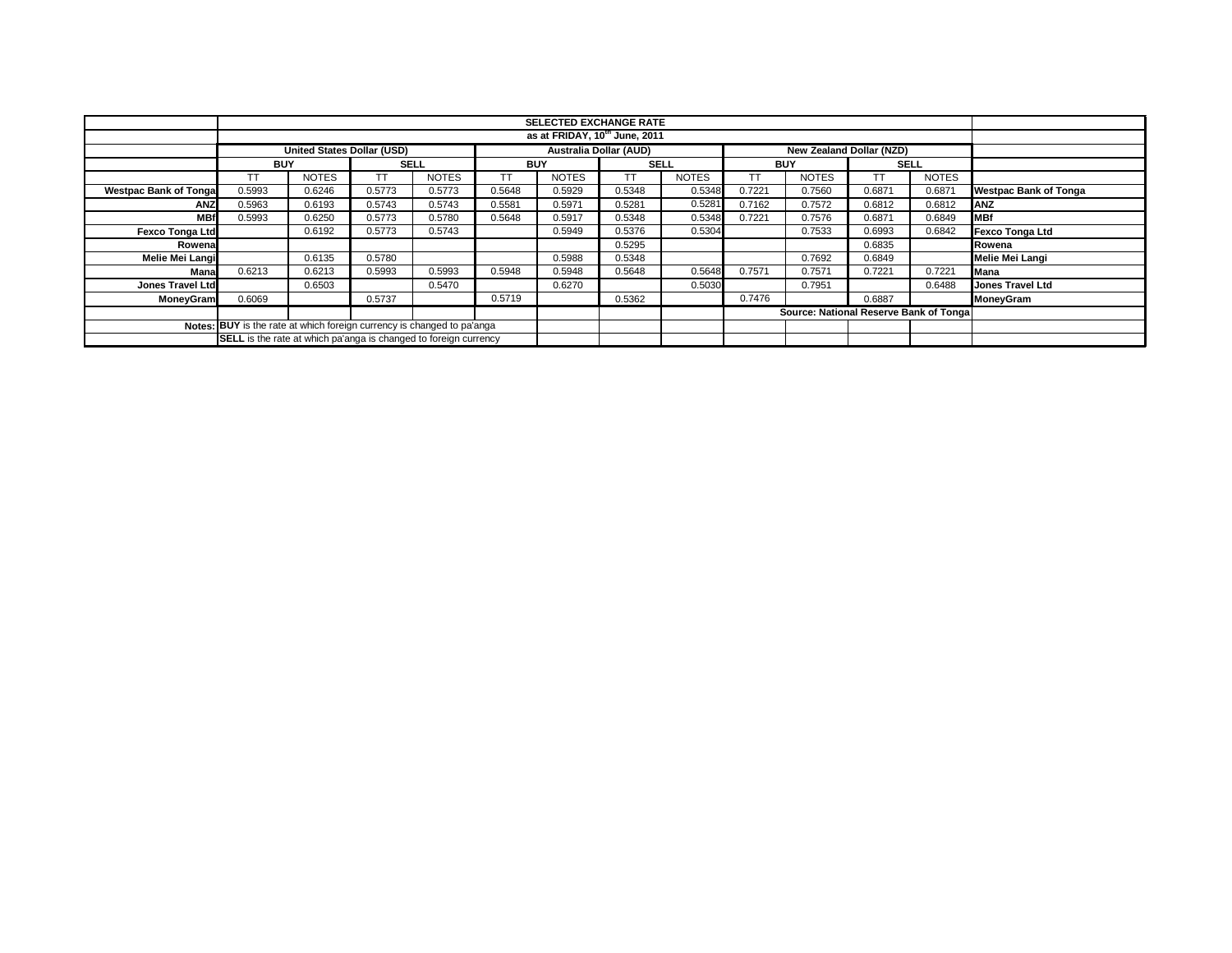| <b>SELECTED EXCHANGE RATE</b>                                          |                                                                                         |              |             |              |            |              |             |              |                                        |              |        |              |                              |
|------------------------------------------------------------------------|-----------------------------------------------------------------------------------------|--------------|-------------|--------------|------------|--------------|-------------|--------------|----------------------------------------|--------------|--------|--------------|------------------------------|
|                                                                        |                                                                                         |              |             |              |            |              |             |              |                                        |              |        |              |                              |
|                                                                        |                                                                                         |              |             |              |            |              |             |              |                                        |              |        |              |                              |
|                                                                        | <b>United States Dollar (USD)</b><br>New Zealand Dollar (NZD)<br>Australia Dollar (AUD) |              |             |              |            |              |             |              |                                        |              |        |              |                              |
|                                                                        | <b>BUY</b>                                                                              |              | <b>SELL</b> |              | <b>BUY</b> |              | <b>SELL</b> |              | <b>BUY</b>                             |              |        | <b>SELL</b>  |                              |
|                                                                        | TΤ                                                                                      | <b>NOTES</b> |             | <b>NOTES</b> | ТT         | <b>NOTES</b> | ТT          | <b>NOTES</b> |                                        | <b>NOTES</b> | ТT     | <b>NOTES</b> |                              |
| <b>Westpac Bank of Tonga</b>                                           | 0.5933                                                                                  | 0.6214       | 0.5713      | 0.5713       | 0.5664     | 0.5946       | 0.5364      | 0.5364       | 0.7361                                 | 0.7713       | 0.7011 | 0.7011       | <b>Westpac Bank of Tonga</b> |
| ANZ                                                                    | 0.5933                                                                                  | 0.6163       | 0.5713      | 0.5713       | 0.5607     | 0.5997       | 0.5307      | 0.5307       | 0.7345                                 | 0.7755       | 0.6995 | 0.6995       | ANZ                          |
| <b>MBf</b>                                                             | 0.5933                                                                                  | 0.6211       | 0.5713      | 0.5714       | 0.5664     | 0.5952       | 0.5364      | 0.5376       | 0.7361                                 | 0.7692       | 0.7011 | 0.6993       | <b>MBf</b>                   |
| <b>Fexco Tonga Ltd</b>                                                 |                                                                                         | 0.6161       | 0.5803      | 0.5717       |            | 0.5975       | 0.5445      | 0.5328       |                                        | 0.7724       | 0.7207 | 0.7016       | <b>Fexco Tonga Ltd</b>       |
| Rowenal                                                                |                                                                                         |              |             |              |            |              | 0.5321      |              |                                        |              | 0.7020 |              | Rowena                       |
| Melie Mei Langi                                                        |                                                                                         | 0.6289       | 0.5714      |              |            | 0.6024       | 0.5376      |              |                                        | 0.7813       | 0.6993 |              | Melie Mei Langi              |
| Mana                                                                   | 0.6153                                                                                  | 0.6153       | 0.5933      | 0.5933       | 0.5964     | 0.5964       | 0.5664      | 0.5664       | 0.7711                                 | 0.7711       | 0.7361 | 0.7361       | Mana                         |
| <b>Jones Travel Ltd</b>                                                |                                                                                         | 0.6471       |             | 0.5441       |            | 0.6297       |             | 0.5054       |                                        | 0.8143       |        | 0.6662       | <b>Jones Travel Ltd</b>      |
| <b>MoneyGram</b>                                                       | 0.6065                                                                                  |              | 0.5733      |              | 0.5729     |              | 0.5372      |              | 0.7643                                 |              | 0.7041 |              | MoneyGram                    |
|                                                                        |                                                                                         |              |             |              |            |              |             |              | Source: National Reserve Bank of Tonga |              |        |              |                              |
| Notes: BUY is the rate at which foreign currency is changed to pa'anga |                                                                                         |              |             |              |            |              |             |              |                                        |              |        |              |                              |
|                                                                        | <b>SELL</b> is the rate at which pa'anga is changed to foreign currency                 |              |             |              |            |              |             |              |                                        |              |        |              |                              |